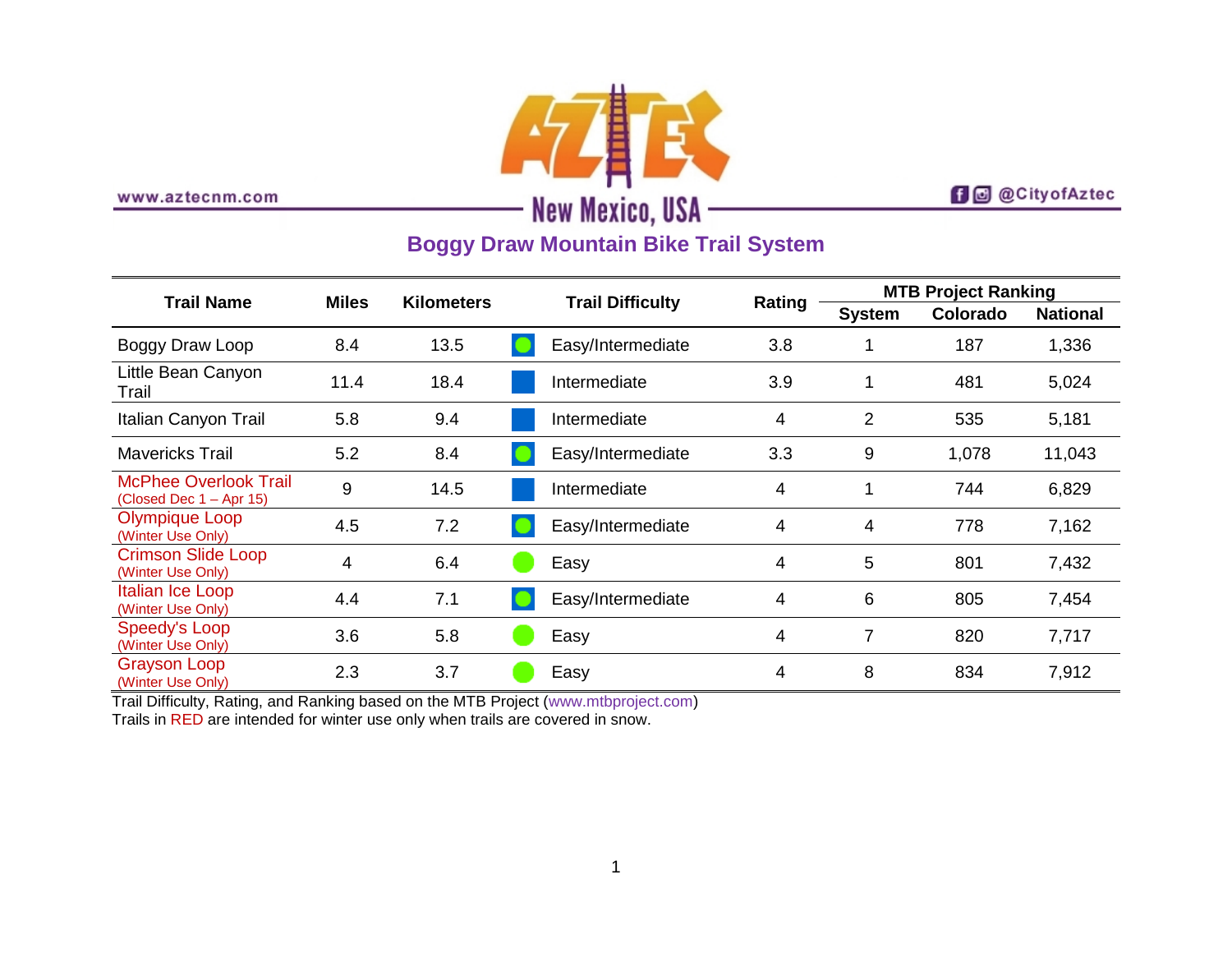## **Trail Difficulty Key**

|   | Easy                      | 5% grade; 2 inch obstacles                               |
|---|---------------------------|----------------------------------------------------------|
|   | Intermediate              | 10% grade; 8 inch obstacles                              |
|   | <b>Difficult</b>          | 15% grade; 15 inch obstacles, occasional harder sections |
| ♦ | <b>Extreme Difficulty</b> | 20% grade, 15+ inch obstacles, many harder sections      |

| <b>Land Manager</b>      | <b>Trails Maintenance &amp; Building</b>       |
|--------------------------|------------------------------------------------|
| San Juan National Forest | Southwest Colorado Cycling Association (SWCCA) |
| 15 Burnett Court         | PO Box 1302                                    |
| Durango, CO 81301        | Cortez, CO 81321                               |
| (970) 247-4874           | (970) 560-5659                                 |
| www.fs.usda.gov/sanjuan  | www.swcocycling.com                            |

## **MTB Project Trail Comments**

**Boggy Draw Loop** The Boggy Draw loop is the core of the Boggy Draw trail system. It is just under 9 miles of generally smooth, flowing singletrack. Boggy Draw is a great place to ride in the heat of the summer as it is mostly shaded and cooler than other local rides like Phil's World. The Boggy Draw loop starts a few miles up the hill from the town of Dolores in a signed trailhead parking lot. There is a kiosk near the parking lot with a trail map showing the various recreation trails in the area. To access the main Boggy Draw loop, continue East on County Rd W out of the parking lot for a couple hundred yards and take the signed singletrack on the right.

> Once on the singletrack, follow it through some good camp sites and across a small dam. There is often wildlife including ducks, geese, frogs, and songbirds around the pond on the backside of this dam. Shortly after the pond you'll encounter a signed intersection with the Mavericks Loop trail. Stay left to continue on the Boggy Draw loop.

The trail rolls through the cool Ponderosa forest for a while with a few forest service road crossings. The trail is obvious at all of these crossings and should not cause any confusion.

Near mile 3 you'll cross the main county road again and begin a slight descent that flows really well. The trail then turns up for a short climb that will get your heart rate back up but is not terribly difficult. At the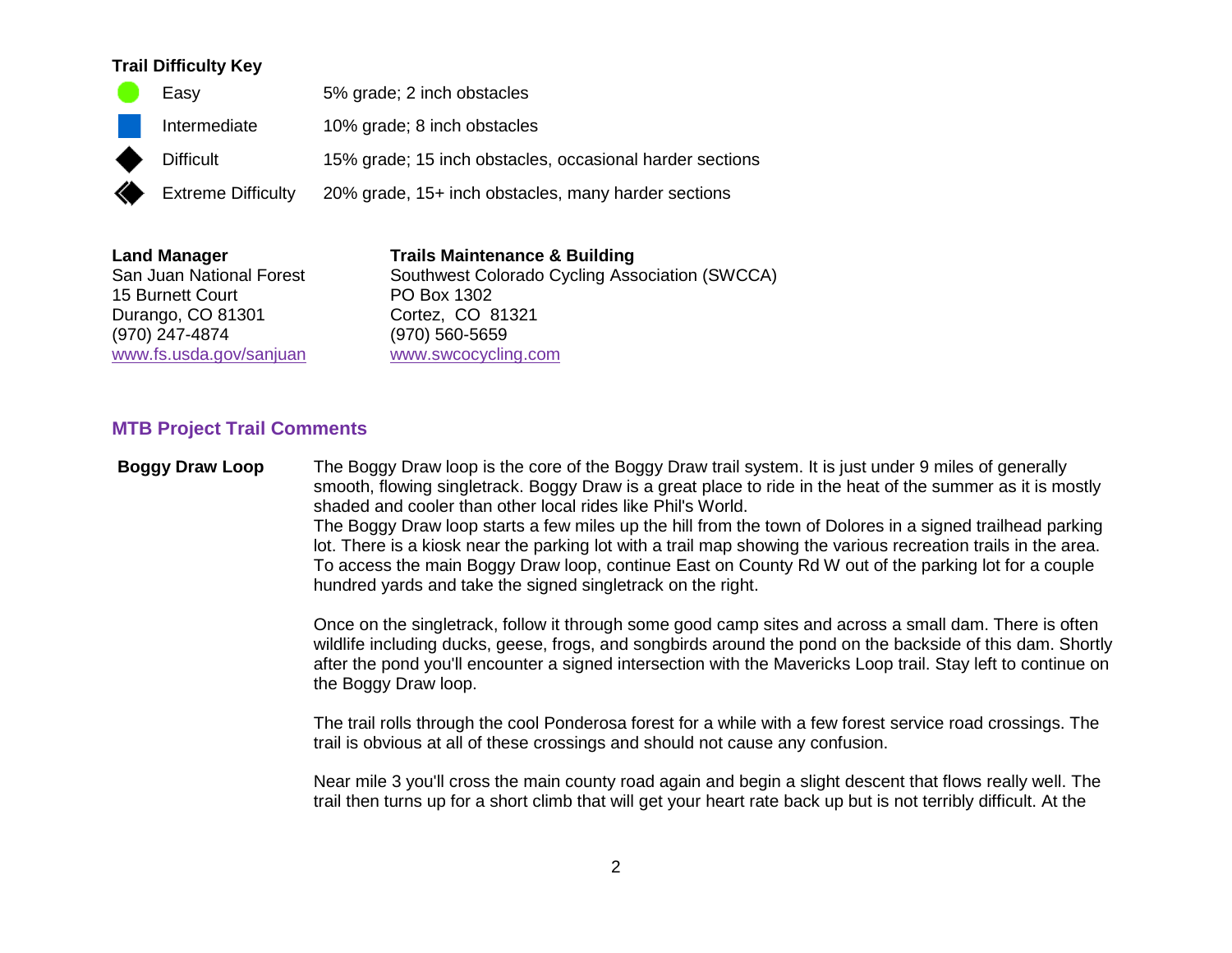|                                           | top of the climb, go through the cattle gate and drop into another slight descent that has a few small rocky<br>areas.                                                                                                                                                                                                                                                                                                                                                                                                                                                                                                                       |
|-------------------------------------------|----------------------------------------------------------------------------------------------------------------------------------------------------------------------------------------------------------------------------------------------------------------------------------------------------------------------------------------------------------------------------------------------------------------------------------------------------------------------------------------------------------------------------------------------------------------------------------------------------------------------------------------------|
|                                           | Continuing on the singletrack takes you by a couple more small ponds and across an open meadow back<br>into the trees. There is another signed intersection with the Bean Canyon Loop here. Stay left again and<br>ride through a previously logged area. Another intersection with the exit of the Bean Canyon Loop comes<br>in from the right, but stay left to get back to the parking lot.                                                                                                                                                                                                                                               |
|                                           | Ride across the big meadow and follow the singletrack right back to the parking lot where you started.                                                                                                                                                                                                                                                                                                                                                                                                                                                                                                                                       |
| <b>Little Bean Canyon</b><br><b>Trail</b> | This trail begins at the <b>Boggy Draw Loop</b> trailhead parking lot. Head north under the power line and pass<br>the first fork on the left, this is the return of the trail you are riding. A half a mile further there will be<br>another left that starts the climb onto the mesa. The trail climbs along a fence, then heads left down a<br>small draw. At the bottom of this draw you'll cross a forest road and climb a switchback up the mesa.                                                                                                                                                                                      |
|                                           | At the top of this climb cross a paved road, and the trail winds back and forth until you reach an overlook<br>with amazing views. Follow the rim from here, then drop down the edge steeply into the canyon. The trail<br>gets fast here and you'll pass several ponds until you reach the bottom of the canyon. The trail turns left<br>and climbs up the bottom of the canyon until you reach a pond at the top. From here, the trail goes right<br>and crosses the paved road again on your way back to the trail you came in on. At this point you'll turn<br>right and cross under the power line on your way back to the parking lot. |
| <b>Italian Canyon Trail</b>               | This trail starts about 1/3rd of the way around the Mavericks Trail and goes east from there. It rolls along<br>with a few short, but punchy climbs before opening into some great views to the east and north. From<br>here the grade is much easier and the singletrack drops through scrub oak and sage. You'll pass a small<br>pond and the trail climbs to the north and a great view into the canyon. From here it returns straight west<br>to the Mavericks Trail again.                                                                                                                                                              |
| <b>Mavericks Trail</b>                    | This trail off the Boggy Draw Loop Trail #199 from the Boggy Draw trailhead and heads south, and then<br>east. It rolls along with a few short climbs and descends through the pinon forest to the south until you<br>see a fence and a field. From there, it climbs to the east past the start of the Italian Canyon Trail and up<br>to a small pond. The trail subsequently does a winding loop south and then back up north to near the<br>same pond. The trail then heads west by a larger pond and some slickrock, then back to the parking lot.                                                                                        |